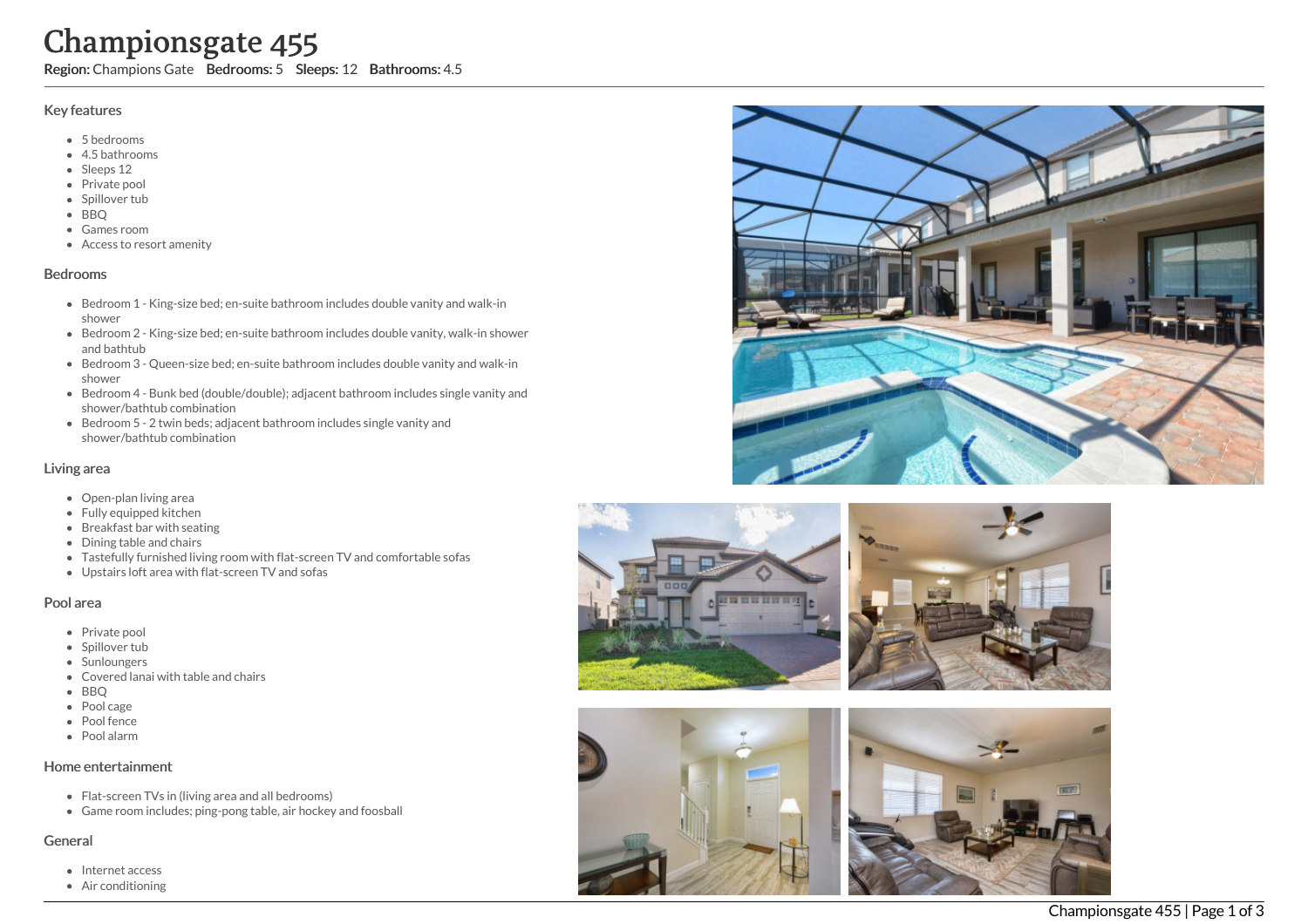- $\bullet$  Parking
- Children welcome

## Laundry room

- Washer and dryer
- $\bullet$  Iron and ironing board

#### Children's equipment available for hire

- Crib
- Stroller
- $\bullet$  High chair
- Pack and play

# Resort facilities

# Resort facilities

Ideally located close to many of Orlando's theme parks, Championsgate Resort offers a wide variety of fantastic amenities for the whole family to enjoy. Set within 900 acres, this luxury resort is home to an 18-hole championship golf course, a fully equipped gym, a games room and multiple sports courts. Guests can choose from a selection of swimming pools; kids will enjoy the waterslides and splash park whilst adults can float in the lazy river, or relax under a private cabana. An excellent retreat after a busy day at the parks, guests of Championsgate Resort will also have access to a movie theater, a range of shops and an impressive spa. There is also a great selection of restaurants and bars on site, including a poolside grill, a sports bar and the impressive clubhouse.

# Places of interest

- Golf courses 0 miles
- $\bullet$  Shopping mall 3 miles
- Disney World 8 miles
- Seaworld 17 miles
- Universal Studios 20 miles
- Legoland 25 miles